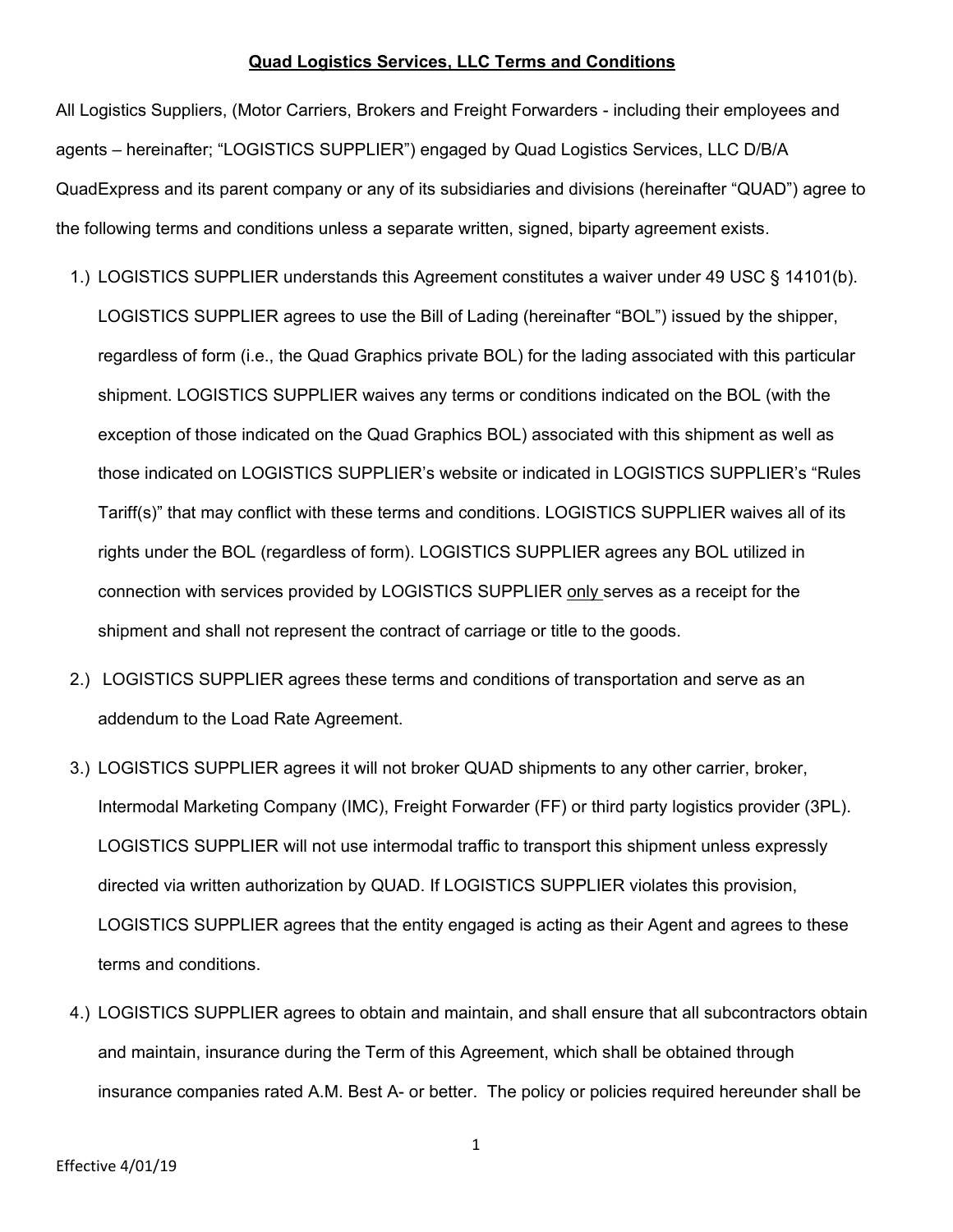primary and non-contributory to any insurance and/or self-insurance program carried by QUAD as follows: (a) Worker's Compensation Insurance including coverage for all costs, benefits and liabilities under Worker's Compensation and similar laws for all states in which services are to be performed hereunder, and Employer's Liability Insurance with limits of liability of at least One Hundred Thousand Dollars (\$100,000) per accident or disease and Five Hundred Thousand Dollars (\$500,000) aggregate by disease; (b) Commercial General Liability Insurance including but not limited to: premises/operations, contractual, personal injury, and products/completed operations liabilities, with limits of at least One Million Dollars (\$1,000,000) per occurrence for bodily injury and property damage combined. QUAD shall be named as an additional insured and the policy shall include a severability of interest clause in favor of the additional insured; (c) Motor Vehicle Liability Insurance including coverage for all owned, non-owned and hired vehicles with limits of at least One Million Dollars (\$1,000,000) per occurrence for bodily injury and property damage combined; (d) Cargo Legal Liability Insurance. Coverage for all damage to the Materials for shipments tendered to LOGISTICS SUPPLIER with limits of not less than One Hundred Thousand Dollars (\$100,000) per vehicle conveyance or shipment; (e) Warehousemen's Legal Liability Insurance. If LOGISTICS SUPPLIER has Materials in its care, custody and control in its warehouse, LOGISTICS SUPPLIER must provide coverage under its property insurance policy therefore in an amount equal to the replacement value of such Materials; (f) Other Insurance. Any other insurance required by the United States Department of Transportation or any other government agency whose rules and regulations may apply to or govern the performance of this Agreement. Insurance deductibles, if any, are for LOGISTICS SUPPLIER's account and responsibility. Certificates of Insurance: Prior to the inception of this Agreement, LOGISTICS SUPPLIER shall provide to QUAD certificates of insurance evidencing full compliance with the insurance requirements contained herein.

- 5.) LOGISTICS SUPPLIER will at all times be in compliance with all QUAD's LOGISTICS SUPPLIER qualification requirements.
- 6.) LOGISTICS SUPPLIER agrees that it is not being coerced into transporting QUAD shipment(s) in accordance with 49 CFR § 390.

2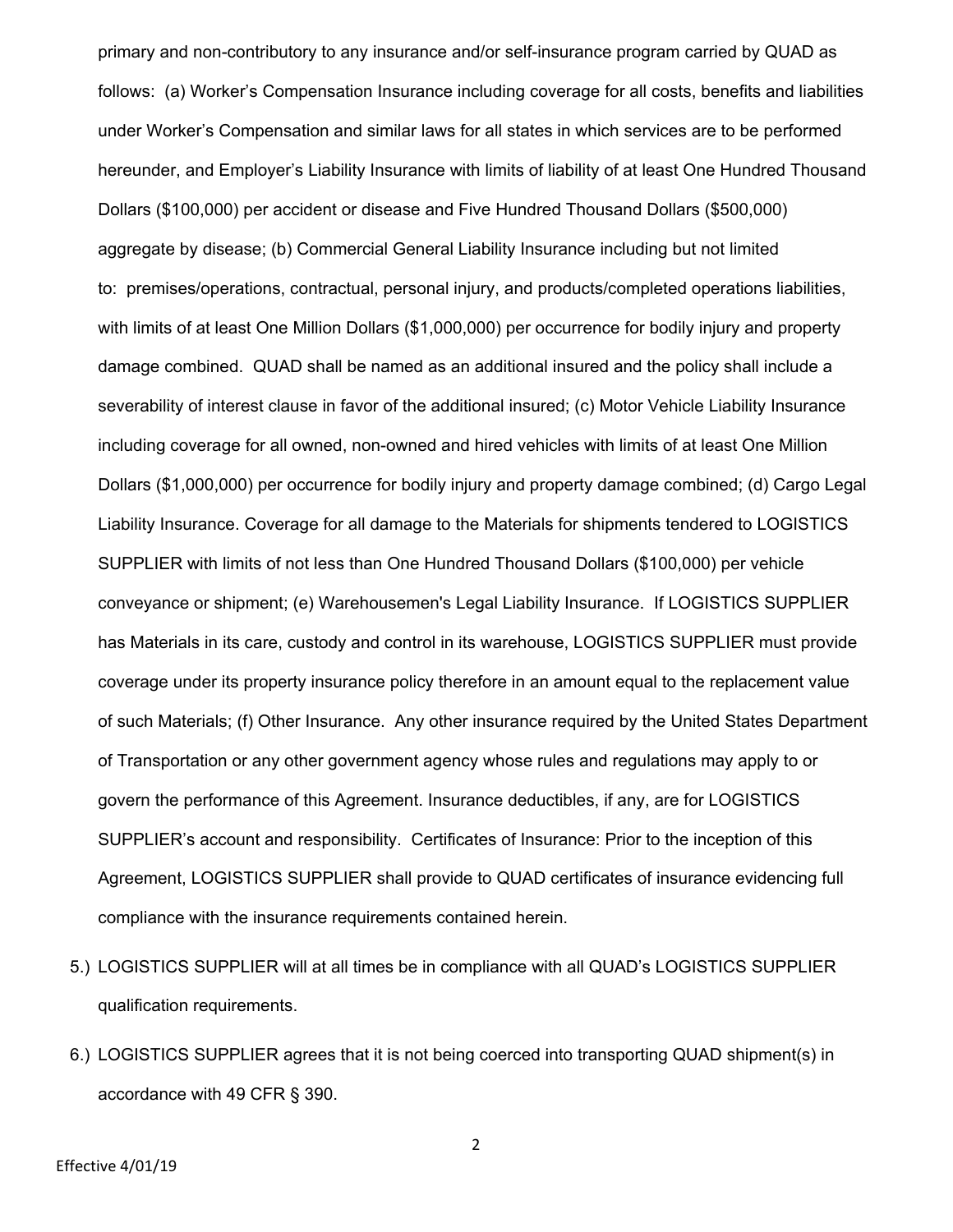- 7.) LOGISTICS SUPPLIER agrees it can lawfully pick up and deliver shipments in accordance with the times indicated on the Load Rate Agreement.
- 8.) LOGISTICS SUPPLIER agrees it must call upon driver's departure from pick up origin and daily between 8 am and 10 am until all lading is delivered. LOGISTICS SUPPLIER's dispatcher must call immediately if any delays are anticipated or experienced.
- 9.) LOGISTICS SUPPLIER agrees that it can legally transport shipments weighing up to 46,000 pounds.
- 10.) LOGISTICS SUPPLIER agrees that in instance of being engaged to transport "food stuffs", it is in full compliance with the Food Safety Modernization Act I regulations indicated at 21 CFR §1.900- 1.904.
- 11.) LOGISTICS SUPPLIER acknowledges that any exception (overages, shortages, damages, etc.) must be reported by LOGISTICS SUPPLIER's dispatcher before the driver leaves the delivery location noting the exception.
- 12.) Upon final delivery, LOGISTICS SUPPLIER's dispatcher must call with all drop-off and or final delivery information, including the name of the individual(s) who signed the delivery documentation.
- 13.) LOGISTICS SUPPLIER agrees any and all accessorial charges must be pre-approved in writing at the time of occurrence by an authorized QUAD representative and must accompany the original invoice with original receipts.
- 14.) LOGISTICS SUPPLIER agrees to abide by the following schedule of accessorial charges on a peroccurrence, pre-approved basis (provided no separate, prior-signed agreement between QUAD and LOGISTICS SUPPLIER, establishing accessorial fees, exists): Driver load: \$50.00, Driver unload: \$50.00, Lumper Charges are paid on a "pass through" based upon presentation of receipt turned in within three (3) business days of service performed. Detention (at origin only) after two (2) hours free time: \$25.00 per hour, TONU charge: \$150.00, Lay Over charge (after five (5) hours of chargeable time): \$150.00.
- 15.) LOGISTICS SUPPLIER agrees to use Quad's Fuel Surcharge tariff\*.

3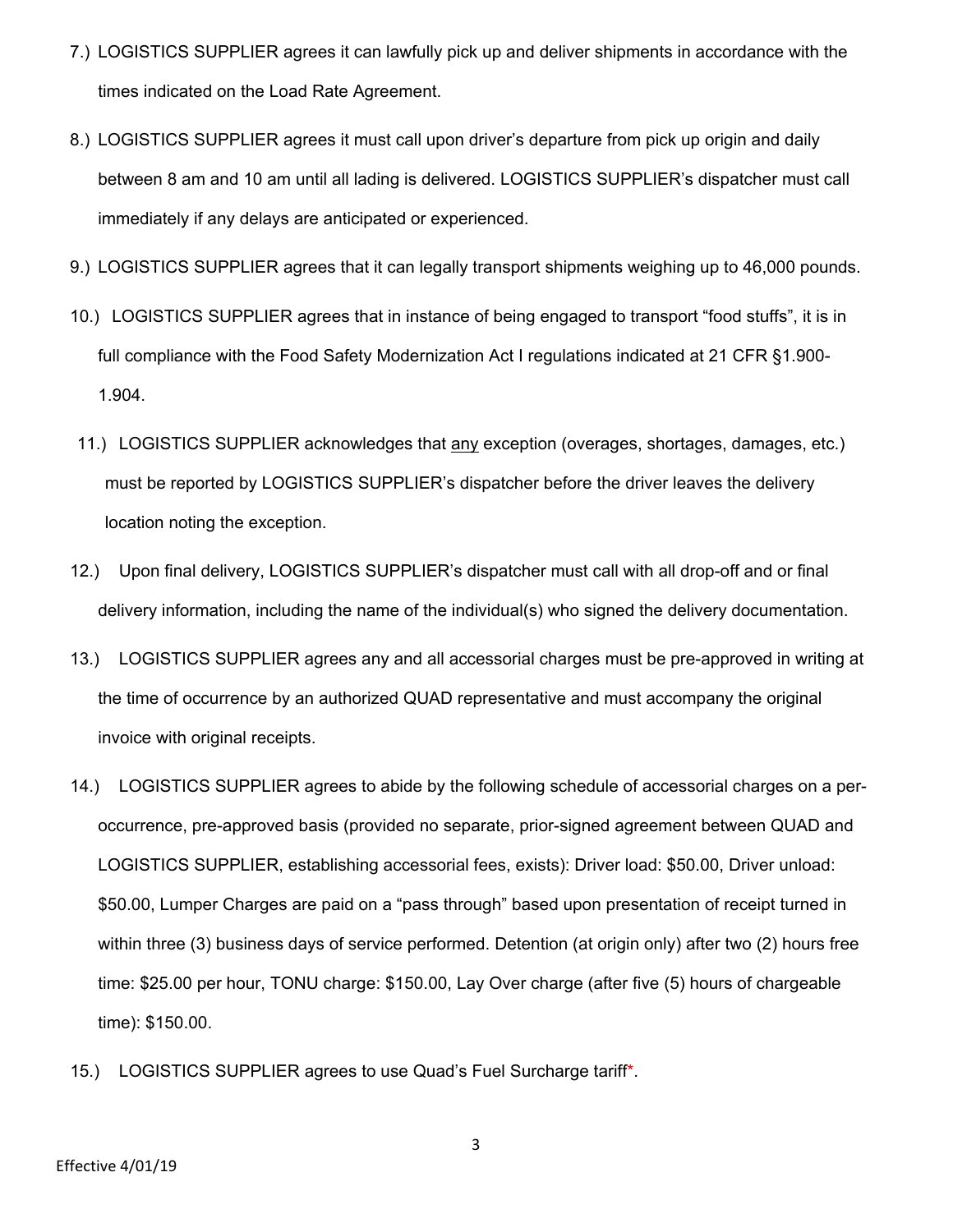- 16.) LOGISTICS SUPPLIER must present the signed Load Rated Agreement (LRA), the signed copy of the delivery BOL in order to receive payment for services provided.
- 17.) LOGISTICS SUPPLIER agrees all billing must be submitted on one bill within thirty (30) days of the delivery date indicated on the Load Rate Agreement. Failure to do so may result in a forfeiture of LOGISTICS SUPPLIER's right to collect.
- 18.) LOGISTICS SUPPLIER agrees to waive any and all penalties that may arise as a result of late payment of freight charges.
- 19.) LOGISTICS SUPPLIER represents that it has current, legal operating authority and is in complete and full compliance with all DOT, FHA, EPA, TSA and FMCSA rules and regulations as well as all other applicable local, state and federal ordinances, regulations and laws.
- 20.) LOGISTICS SUPPLIER agrees that, in the event of an accident involving the impoundment of this shipment, LOGISTICS SUPPLIER will immediately pay any monies due the impounding party in order to gain access, recovery and mitigation of the involved goods related to this shipment.
- 21.) LOGISTICS SUPPLIER agrees to handle cargo loss and damage claims in strict accordance with 49 CFR § 370. In the event of a cargo loss and damage claim, LOGISTICS SUPPLIER agrees to accept the commercial invoice price of the goods as the full, actual loss. LOGISTICS SUPPLIER agrees to accept the filing of cargo loss and damage claims by QUAD on behalf of its related entities, shippers, consignees and/or its customers. LOGISTICS SUPPLIER agrees that QUAD has the right to set-off against invoices for any disputed or unresolved claims older than 120 days. LOGISTICS SUPPLIER agrees to forfeit its right to salvage in lieu of a comparable credit for the damaged goods.
- 22.) LOGISTICS SUPPLIER agrees these terms and conditions shall be construed under and in accordance with the laws of the State of Illinois. Without regard to principles of conflicts of laws, suits to enforce these terms and conditions or any provision thereof, will be brought exclusively in the federal courts located in the State of Illinois, unless subject matter jurisdiction is lacking, in which case suit may only be brought in the state courts located in DuPage County, Illinois.

4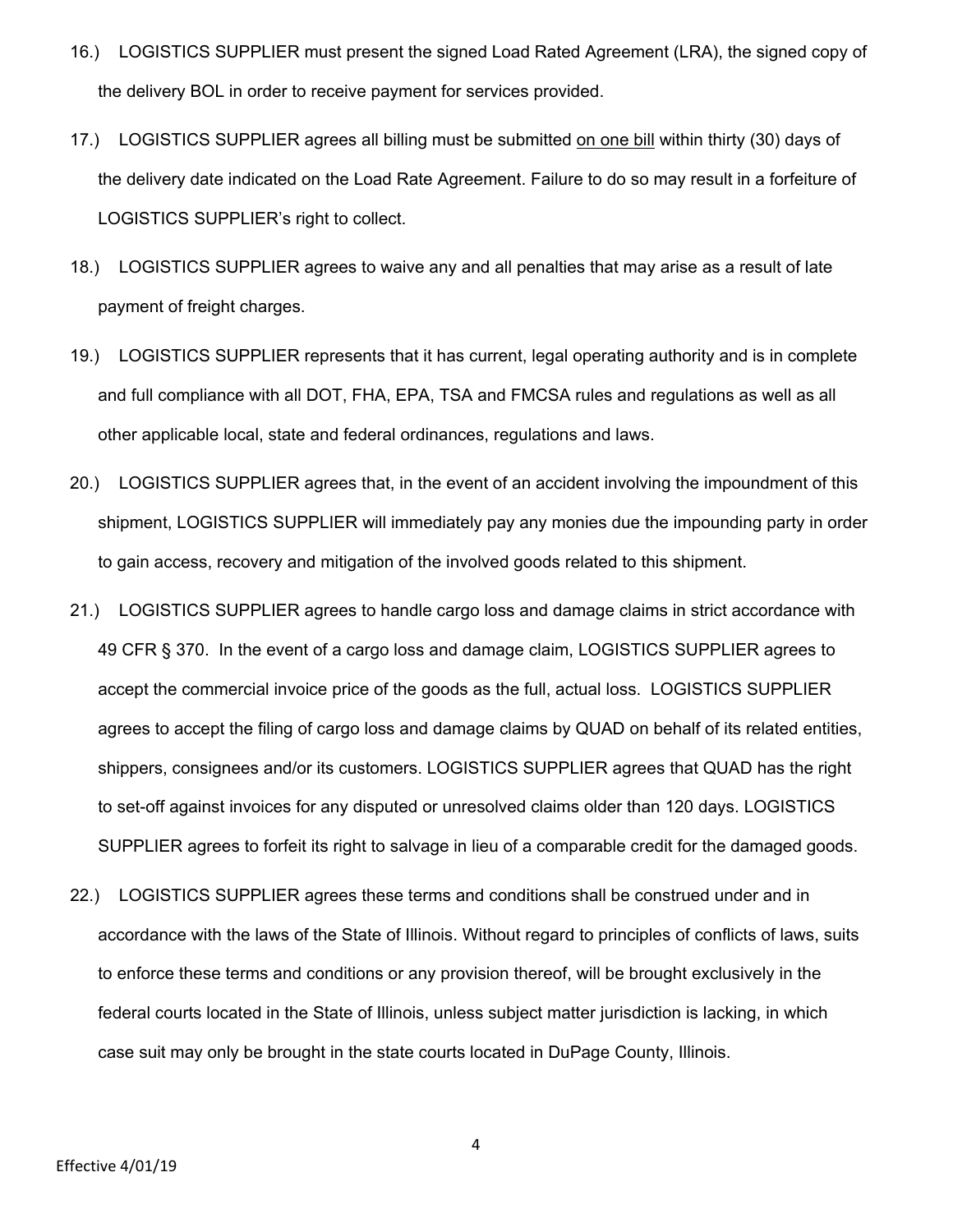- 23.) LOGISTICS SUPPLIER has full liability under 49 USC § 14706 in conjunction with all other liabilities stated herein, unless otherwise agreed to in a separate written agreement.
- 24.) LOGISTICS SUPPLIER agrees to indemnify and hold harmless QUAD, its parent companies and all subsidiaries, agents, employees, customers, shippers, consignees and contractors for any damages they may suffer due to the LOGISTICS SUPPLIER's actions or negligence.
- 25.) LOGISTICS SUPPLIER, in performing its services for QUAD, is acting as an independent contractor and neither the LOGISTICS SUPPLIER nor any of its employees or agents shall represent and be considered as being an employee or agent of QUAD, its subsidiaries, customers, its shippers or its consignee named in this agreement.
- 26.) LOGISTICS SUPPLIER agrees that QUAD is the sole payor of all freight charges associated with QUAD shipments.
- 27.) LOGISTICS SUPPLIER waives its right to lien shipments in its possession.
- 28.) LOGISTICS SUPPLIER agrees rate indicated on the load rate agreement is predicated on LOGISTICS SUPPLIER's execution of the shipment tendered in accordance with these terms and conditions and thusly may be subject to change.
- 29.) LOGISTICS SUPPLIER agrees, in the instance of changes to original shipment/load plan, LOGISTICS SUPPLIER will work with QUAD to adjust load rate accordingly and equitably.
- 30.) LOGISTICS SUPPLIER agrees that it is currently solvent, economically viable, financially sound and responsible and is not in any form of bankruptcy.
- 31.) LOGISTICS SUPPLIER agrees and attests that it is not under any criminal, financial or ethics investigation of any kind.
- 32.) LOGISTICS SUPPLIER agrees that these terms and conditions are contractually binding on all parties.
- 33.) LOGISTICS SUPPLIER agrees by submitting the QUAD "Logistics Provider Profile" provided at time of LOGISTICS SUPPLIER on-boarding, by transporting a shipment tendered via a Load Rate